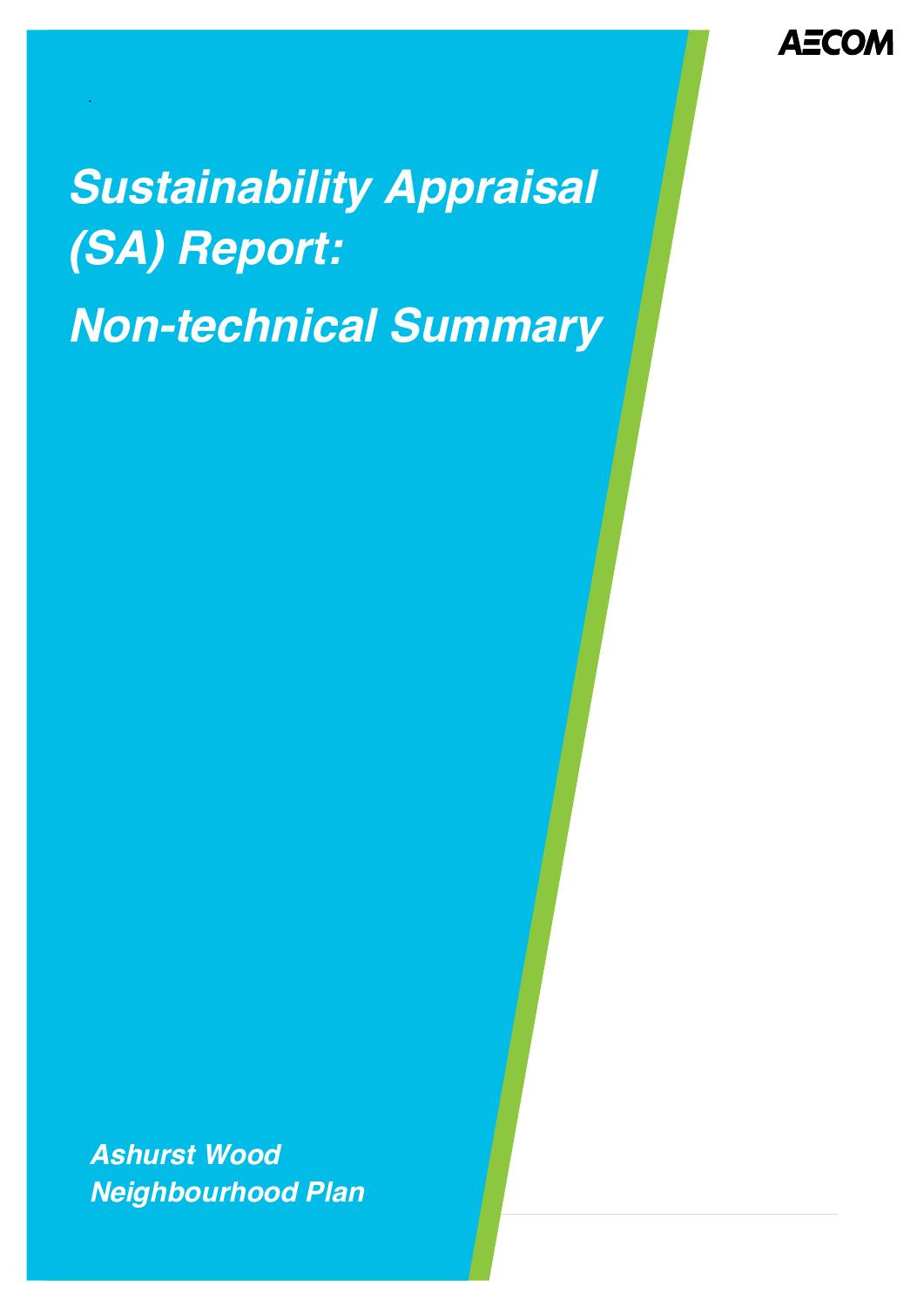| <b>Rev No</b> | <b>Comments</b>                                                                                                 | <b>Prepared by</b>                    | <b>Checked by</b>            | <b>Approved by</b>        | <b>Date</b>  |
|---------------|-----------------------------------------------------------------------------------------------------------------|---------------------------------------|------------------------------|---------------------------|--------------|
|               | Non-technical summary of<br>the SA Report published                                                             | Mark Fessey                           | Alex White                   | Alex White                | January 2015 |
|               | for consultation alongside<br>the draft ('pre-submission')<br>version of the Ashurst<br>Wood Neighbourhood Plan | <b>Principal</b><br><b>Consultant</b> | Associate<br><b>Director</b> | <b>Associate Director</b> |              |

The Crescent Centre, Temple Back, Bristol, BS1 6EZ

T +44 (0)117 917 1200 F +44 (0)117 930 0342

Job No 47072990 Date Created: 06/01/2015

URS Infrastructure & Environment UK Limited ("URS") has prepared this report for the use of Ashurst Wood Parish Council ("the Client") in accordance with the Agreement under which our services were performed. No other warranty, expressed or implied, is made as to the professional advice included in this report or any other services provided by URS.

The conclusions and recommendations contained in this report are based upon information provided by others and upon the assumption that all relevant information has been provided by those parties from whom it has been requested and that such information is accurate. Information obtained by URS has not been independently verified by URS, unless otherwise stated in the report.

The methodology adopted and the sources of information used by URS in providing its services are outlined in this report. The work described in this report was undertaken in January 2015 and is based on the conditions encountered and the information available during the said period of time. The scope of this report and the services are accordingly factually limited by these circumstances.

URS disclaim any undertaking or obligation to advise any person of any change in any matter affecting the report, which may come or be brought to URS' attention after the date of the report.

Certain statements made in the report that are not historical facts may constitute estimates, projections or other forward-looking statements and even though they are based on reasonable assumptions as of the date of the report, such forward-looking statements by their nature involve risks and uncertainties that could cause actual results to differ materially from the results predicted. URS specifically does not guarantee or warrant any estimate or projections contained in this report.

Copyright

© This Report is the copyright of URS Infrastructure & Environment UK Limited.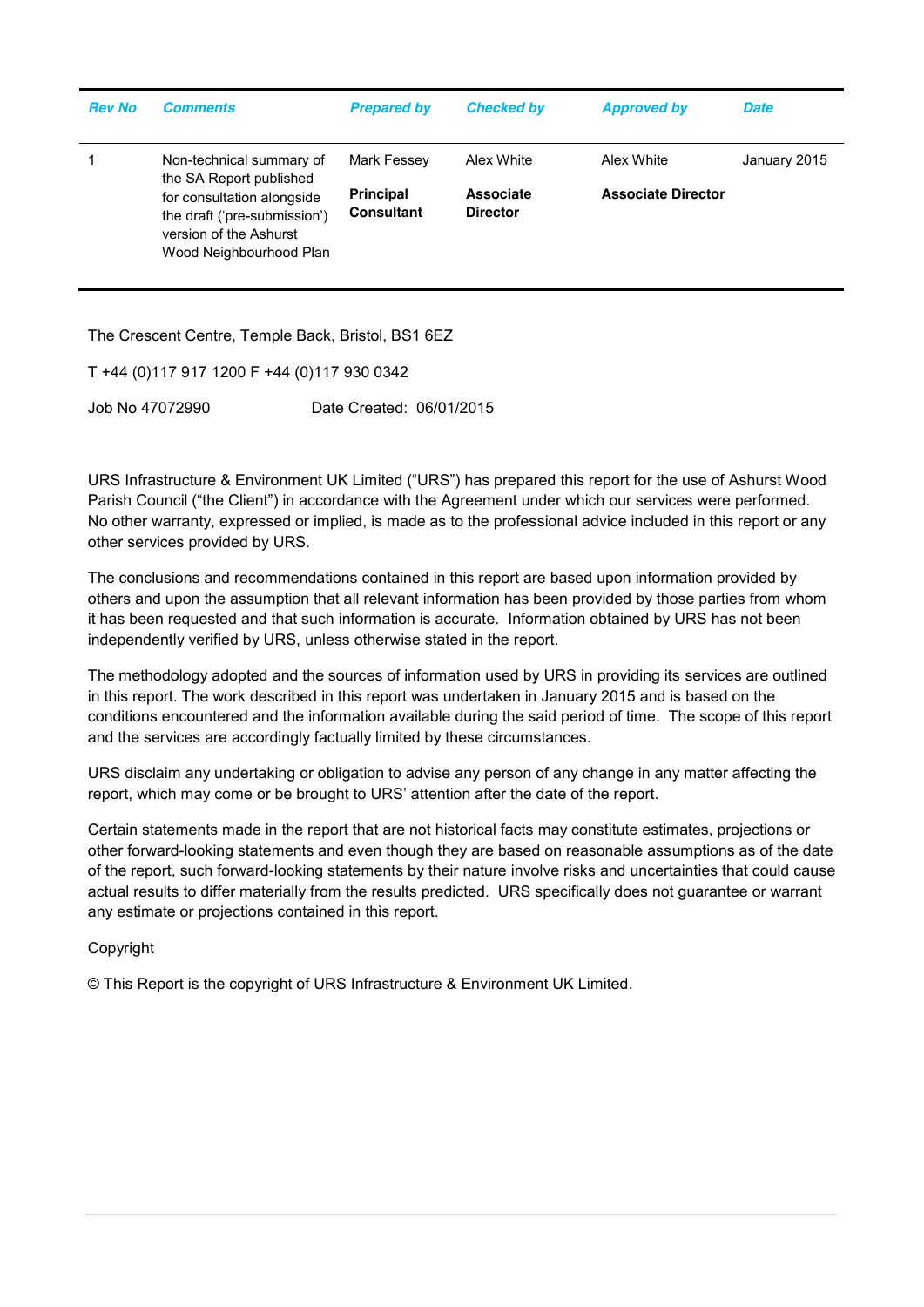## *Introduction*

AECOM is commissioned to undertake Sustainability Appraisal (SA) in support of the emerging Ashurst Wood Neighbourhood Plan. The Neighbourhood Plan, once in place, will present planning policy and guidance for the neighbourhood area. Alongside the MSDC Local Plan (2004) and the District Plan (once adopted), it will provide a framework for determining planning applications.

SA is a mechanism for considering and communicating the likely effects of a draft plan, and alternatives, with a view to avoiding and mitigating adverse effects and maximising the positives.

This is the **non-technical summary** (NTS) of the SA Report being published alongside a draft version of the plan. This summary should be read alongside the main SA Report document.

#### **Structure of the SA Report / this non-technical summary**

The SA Report (and this NTS) sets out to answer four questions:

- 1. What's the scope of the SA?
- 2. What has plan-making / SA involved up to this point?
- 3. What are the appraisal findings and recommendations at this current stage?
- 4. What are the next steps?

### *What's the Scope of the SA?*

An important first step in the SA process involves establishing the 'scope', i.e. those sustainability issues and objectives which should be a focus of the SA, and those that should not. The following is a brief summary of some of the sustainability issues discussed within the SA Report (as falling within the scope of SA). It is important to emphasise that the following list is not comprehensive.

#### **Environmental issues**

- The parish of Ashurst Wood is located within the High Weald Area of Outstanding Natural Beauty (AONB), which was designated in 1983. The parish is made up of large areas of open space, with farmland, ancient woodland, and park areas, and one Site of Special Scientific Interest (SSSI) at Mills Rocks. The Ashdown Forest SPA is also nearby. The Neighbourhood Area also includes one Site of Nature Conservation Importance (SNCI).
- Ashurst Wood is situated on a prominent ridge 400 feet (122 m) above sea level. The elevation location of the village is defined by an attractive countryside setting, being surrounded on all sides by high quality landscape. There are many attractive views looking out from the village, towards the village, and from local rights of way, with extensive views reaching as far as the North Downs to the north, and across the Ashdown Forest to the south.
- There is also easy access to open countryside via the local network of footpaths, which includes the Vanguard Way and the High Weald Landscape Trail. The footpaths also link up with the Sustrans road traffic free cycle path that runs along the old railway line, and links East Grinstead to Groombridge, as well as the Weir Wood Reservoir to the south, which is a Local Nature Reserve.
- The village has a rich and well understood heritage, with close ties to East Grinstead ever since the railway arrived at the town (which lies less than two kilometres to the north-west) in 1855.

#### **Socio-economic issues**

- Ashurst Wood is a not a deprived area when measured against national statistics. However, there are some elements of the community, including the elderly and those who live alone, who do not enjoy the same level of prosperity as the wider population. In terms of age, the highest proportion of villagers (412) fall within the census age range age 45 to 59. Over 60% of villagers are aged 30 or above. This indicates an age profile that is somewhat out of balance.
- Ashurst Wood is a popular place for families to live given high quality countryside and ease of access to employment areas such as at Gatwick, Crawley, Tunbridge Wells, Brighton and London – and this is reflected in relatively high property prices locally.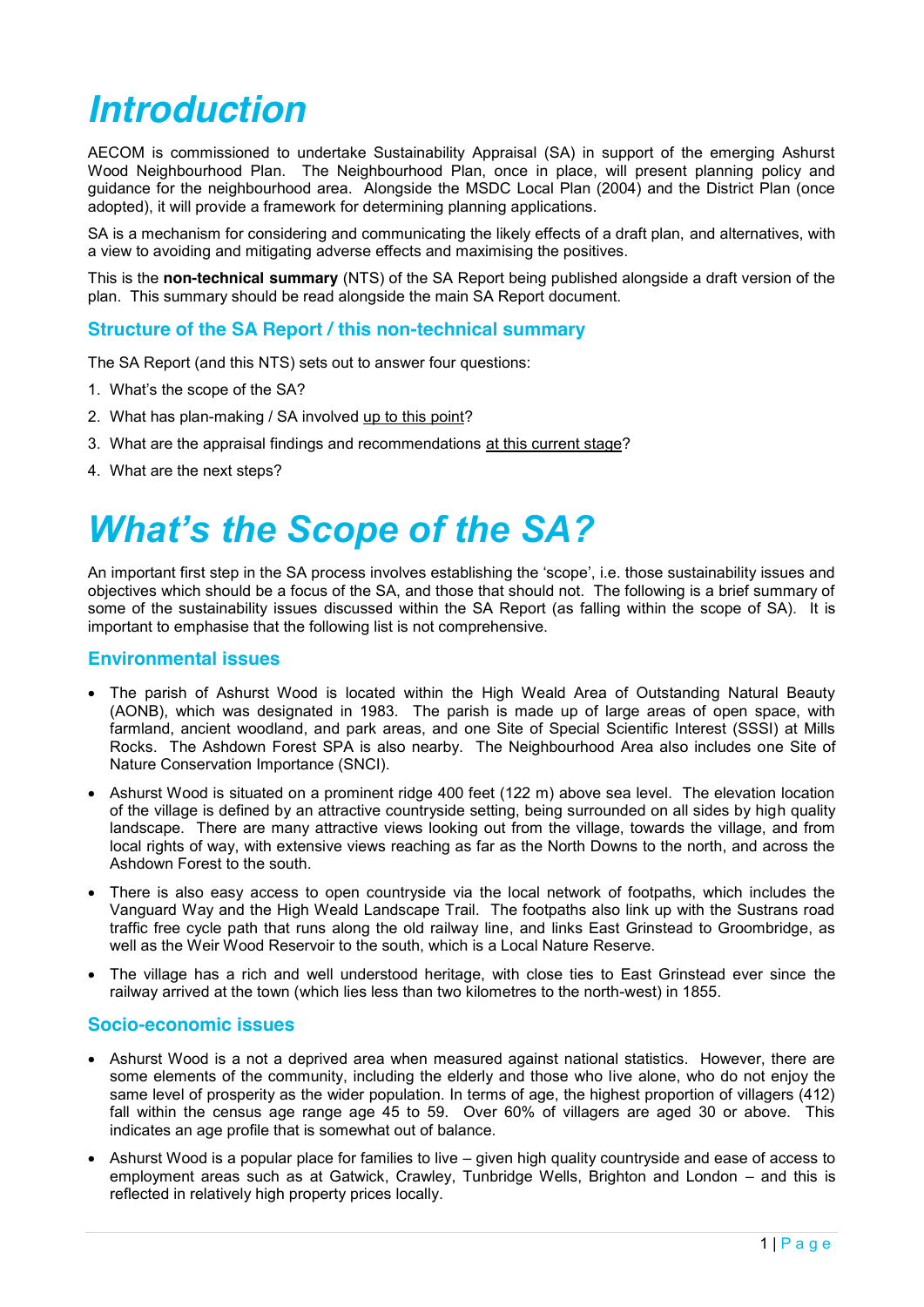- Traffic associated with the A22 Lewes Road is a major issue for local residents. Problems are accentuated by rat-running combined with narrow roads, lack of pavements, and on street parking.
- The village is served by direct bus routes to East Grinstead, Tunbridge Wells, Crawley, Uckfield and Haywards Heath/Brighton, and the nearest railway station is at East Grinstead (to London) and Three Bridges in Crawley (to Brighton). The daytime frequency of buses is reasonable but connections to train services at East Grinstead are not always reliable.
- Ashurst Wood is well served with two recreation grounds, and there are several community spaces that can be hired by local groups and residents. There is also a weekly community café.
- Village services include a post office/news store, a larger village shop, two public houses, a hairdresser, a vehicle servicing garage, a blacksmiths/forge, butchers, mobile library (monthly), mobile waste amenity service. Broadband internet speed is an issue.
- $\bullet$  According to the 2011 census of 1,269 residents aged 16 to 74, 912 are classed as economically active, with 198 part-time employees, 455 full-time employees, 190 self-employed, 33 full-time students and 36 unemployed (2.9%). The qualifications and skills level of the local population is generally high.
- A large proportion of residents are employed in 'professional occupations, although many others are employed in skilled trades, caring / leisure and other areas of work. There are 75 rail commuters in Ashurst Wood, while 85 people walk or cycle to work, 569 drive a van or car, and 84 work from home.
- There is a limited amount of local employment, including the two village pubs, the village store, post office, ironmongers/forge, butchers, Primary School, Brambletye preparatory school, and businesses located in the small Ivy Dene industrial estate.

### **The SA 'framework'**

Drawing on the review of sustainability issues, a concise list of sustainability objectives was established. This list of objectives together comprises a methodological 'framework' for the SA.

|         | <b>Sustainability objectives</b>                                                                                                                                          |  |  |
|---------|---------------------------------------------------------------------------------------------------------------------------------------------------------------------------|--|--|
| 1/Env   | Retain the distinctiveness and <b>character</b> of the village by preserving its historic and<br>environmental features.                                                  |  |  |
| 2/Env   | Protect and enhance the natural beauty of AW, including its geology and landform, ridgetop<br>settlement pattern, rights of way and open spaces.                          |  |  |
| 3/Env   | Protect the outstanding landscape setting of the village through the reuse of previously<br>developed land and buildings where appropriate, including reuse of materials. |  |  |
| 4/Env   | Conserve and enhance the <b>biodiversity</b> of the Parish, its wildlife habitats and species, including<br>those of its SSSI.                                            |  |  |
| 5/Env   | Reduce impact on climate change, and vulnerability to its effects                                                                                                         |  |  |
| 6/Env   | Maintain and improve the water courses and aquifers in the parish, and<br>use and manage water resources in a sustainable manner                                          |  |  |
| 7/Env   | Encourage reuse, recycling and food composting                                                                                                                            |  |  |
| 8/Env   | Reduce the impact of traffic, improving safety for pedestrians, cyclists and horse-riders                                                                                 |  |  |
| 9/Soc   | Ensure that residents have the opportunity to live in a decent, well-constructed and affordable<br>home                                                                   |  |  |
| 10/Soc  | Ensure that the community has adequate access to the key services it needs, including health<br>facilities, convenience shops, schools, recreation and leisure.           |  |  |
| 11/Soc  | Ensure that the community has a high quality and healthy lifestyle                                                                                                        |  |  |
| 12/Soc  | Ensure a cohesive and safe village community                                                                                                                              |  |  |
| 13/Soc  | Encourage sense of community and engagement in local issues, and the inclusion of vulnerable<br>groups                                                                    |  |  |
| 13/Econ | Encourage and support local businesses and promote the enhancement of business units,<br>locations and estates.                                                           |  |  |
| 14/Econ | Facilitate employment opportunities, including home working                                                                                                               |  |  |

*Sustainability objectives (the 'SA framework')*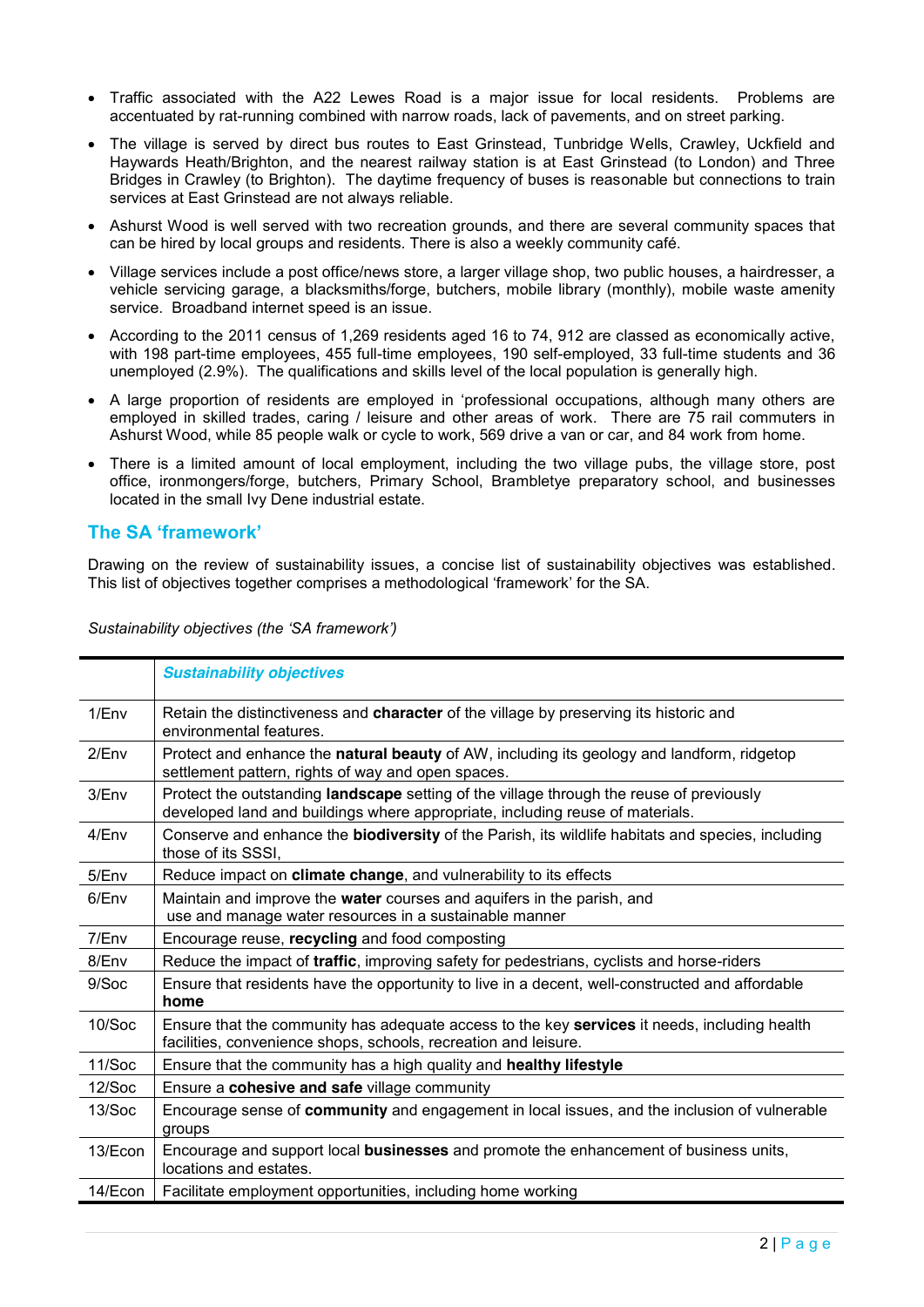### *WHAT HAS PLAN-MAKING / SA INVOLVED UP TO THIS POINT?*

It is a legislative requirement that every SA Report includes an explanation of how and why the preferred (i.e. draft plan) approach was selected/developed in-light of earlier appraisal of 'reasonable alternatives'. As such, an interim stage of SA (i.e. a stage prior to appraisal of the draft plan / preparation of the SA Report) must involve appraisal of reasonable alternatives.

The SA Report explains how reasonable alternatives were appraised in relation to the fundamental plan issue of 'housing numbers'. Specifically, the following alternatives were appraised:

- **Option 1:** 27 market homes
- **Option 2:** 62 market homes
- **Option 3:** 78 market homes.

An appraisal of the alternatives against the SA framework (i.e. the list of objectives established through scoping) is presented within **Table 6** of the SA Report. The appraisal concludes with the following statement:

*"There is a tension identified in the appraisal. This tension is between the preservation of the natural environment and delivery of housing development to accommodate need in the village. This is a common issue and one that must be resolved by planners taking into account community views and potential effects on the sustainability baseline. Whilst the appraisal is fairly evenly weighted, it is likely that the best option is one that lies in the middle (Option 2). Under this option provision of housing will certainly lead to beneficial effects, and whilst there may be negative environmental consequences, there is the potential for mitigative policies to ensure that significant negative effects on the baseline are avoided."*

Finally, the Chapter is brought up-to-date with an explanation of the Parish Council's reasons for selecting the preferred approach, in-light of alternatives appraisal findings:

*"In considering the housing requirements for the Neighbourhood Plan, a lengthy consideration of all relevant factors has been carried out, including the need to provide local affordable housing; these are explained in more detail in the document "Housing for the Ashurst Wood Neighbourhood Plan" which forms part of the evidence base for this plan. The conclusion reached is that the Neighbourhood Plan should plan for 62 new homes between 2015 and 2031. This approach is felt to be broadly in-line with alternatives appraisal findings."*

### *WHAT ARE THE APPRAISAL FINDINGS AT THIS CURRENT STAGE?*

This Chapter of the SA Report presents an appraisal of the draft plan against the SA framework established through scoping (with the sustainability objectives grouped under eight 'topic' headings for conciseness). Appraisal findings are supplemented by a series of specific recommendations, which will be taken into account by the Parish Council when finalising the plan for submission.

Summary appraisal findings are presented here.

#### **Nature conservation, geology and landscape**

The expansion of Ashurst Wood, through the provision of further housing and economic development will result, directly, in land take in the village. The land take and building of new developments has been identified as a threat to the character of the area and also has the potential for impacts to biodiversity, dependant on the biodiversity value of the sites being developed (this is unknown at the time of the appraisal). It is concluded that whist there is a threat and that there might well be an impact, it is unlikely given the scale of the development, and the nature of the spatial strategy, that these are likely to result in significant effects (positive or negative) for nature conservation, geology and landscape. It is considered that the effect of the plan on these objectives would be Neutral.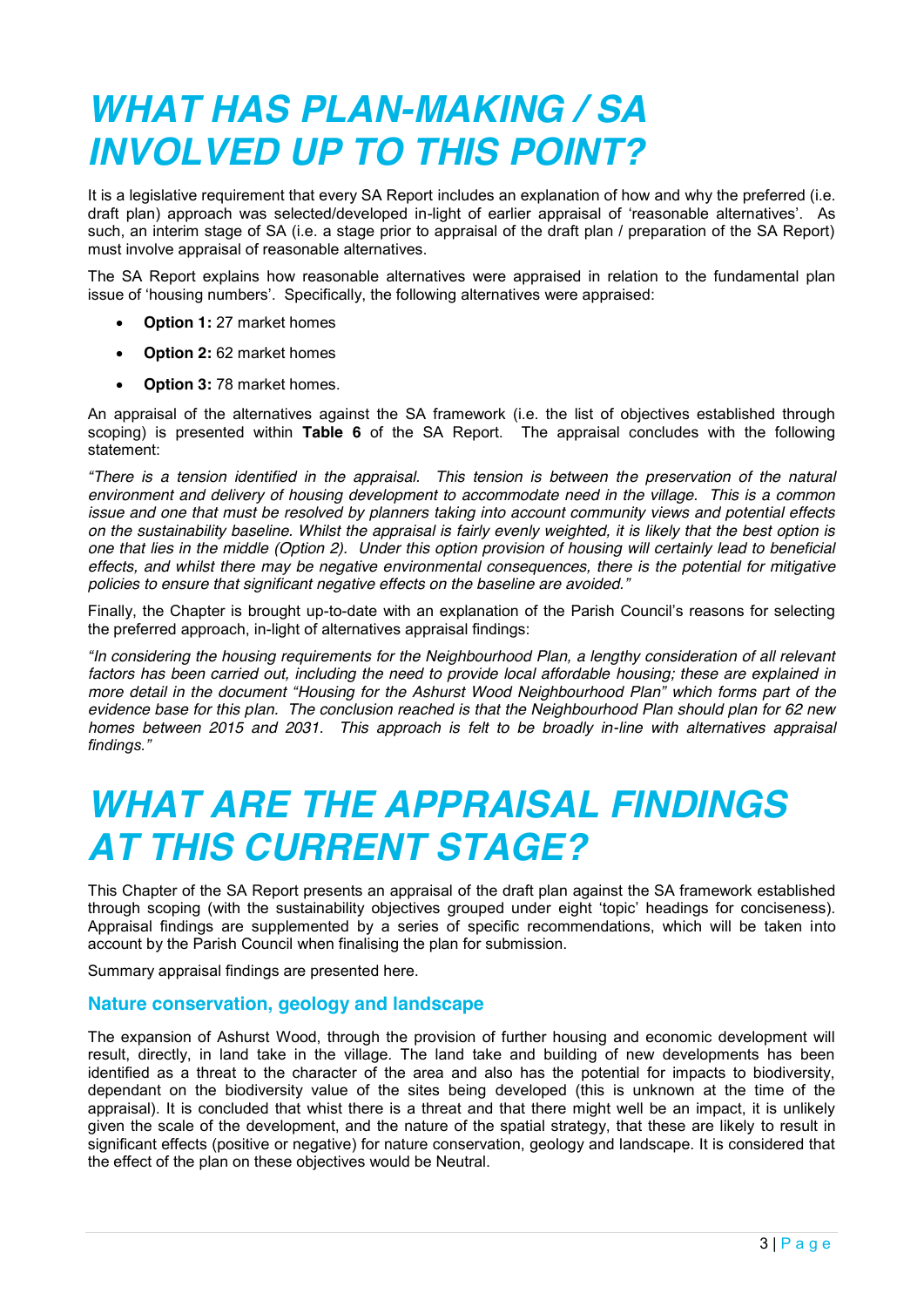#### **Heritage**

The expansion of Ashurst Wood, through the provision of further housing and economic development will result, directly, in land take in the village. The land take and building of new developments has been identified as a threat to the character of the area and also has the potential for impacts to the 'village-scape' and to the character of the area. There are a number of policies in the plan that seek to limit this impacts. With appropriate design there should be a Neutral impact. However, the plan could be strengthened with a design policy / bullet that require the preserving and / or enhancement of heritage assets. This would accord with the background text under 5.2 Countryside and Environment that states: "...the conservation of wildlife and cultural heritage are important considerations".

#### **Air and climate**

The expansion of Ashurst Wood, through the provision of further housing and economic development will result, directly, in increased energy use (overall) in the village. This is based on the fact that each additional resident would increase the amount of energy used by the village. The only way this would be prevented would by implanting policy that required all new development to be zero carbon. Further transport movements, increasing traffic in the area might also result in negative effects on air quality. Given the scale of development, and the sensitivity of the village (i.e. there is no AQMA designated in the area) it is likely that the effect on this objective would be Neutral.

#### **Water**

The expansion of Ashurst Wood, through the provision of further housing and economic development will result, directly, in increased water use (overall) in the village. This is based on the fact that each additional resident would increase the amount of water used by the village. The only way this would be prevented would by including policy that required all new development to be water neutral. Given the scale of development, and the sensitivity of the village (i.e. there is no indication that water cannot be supplied to the village by South East Water) it is likely that the effect on this objective would be Neutral.

#### **Human characteristics**

The expansion of Ashurst Wood, through the provision of further housing and economic development will result, directly, in a number of dwellings being delivered that, whilst below the historical delivery rate, should go some way to meeting the housing need. This is balanced against the need and desire to preserve the character of the area which closely relates to the social cohesion of the village e.g. if the level of development were unsustainable the village may become fragmented both socially and physically. Some elements of the plan will contribute to community safety but is it is felt that the plan might benefit from some additional design points that focus on safe design (Designing out Crime for example) as well as safe access not only to the properties but also to community facilities. It is considered that the effect of the plan on these objectives would be Minor Positive overall driven mainly through the effect on objective 9/Soc.

#### **Roads and transport**

The expansion of Ashurst Wood, through the provision of further housing and economic development will result, directly, in a number of dwellings being delivered that, whilst below the historical delivery rate, should go some way to meeting the housing need. The net result of this is a likely increase in transport movements and traffic. Traffic has been identified as a key issue in the village and any effect on this issue is likely to have an effect. The impact of the increase in traffic has, to some extent, been mitigated through a number of policies, both site specific and thematic. However it is considered that these policies are rather 'treatment' based rather than 'preventative' in that it seems that a developer can propose ways of mitigating the potential impact rather than trying to avoid the impact from the outset. Given the sensitivity of this issue, and the scale of change, there are likely to be Minor Negative effects on this objective. It is recommended that the plan adopts a more proactive approach to minimising transport movements (both during construction and 'operation' by augmenting either Policy 13 or 19 to the effect that new developments should design transport minimisation in from the outset and, where possible, avoid generating increased transport movement or traffic.

#### **Infrastructure**

Scoping identified "Maintaining viability of Primary School and Pre-School through adequate pupil numbers" as key issues and that without the Neighbourhood Plan the Primary School or Pre-school might close. It is assumed that the spatial strategy would provide enough of an increase in population that the school would remain viable and that the access improvements set out in the background text of Policy 22 would serve to improve access to the school. The SWOT analysis identified as a key weakness the lack of "health facilities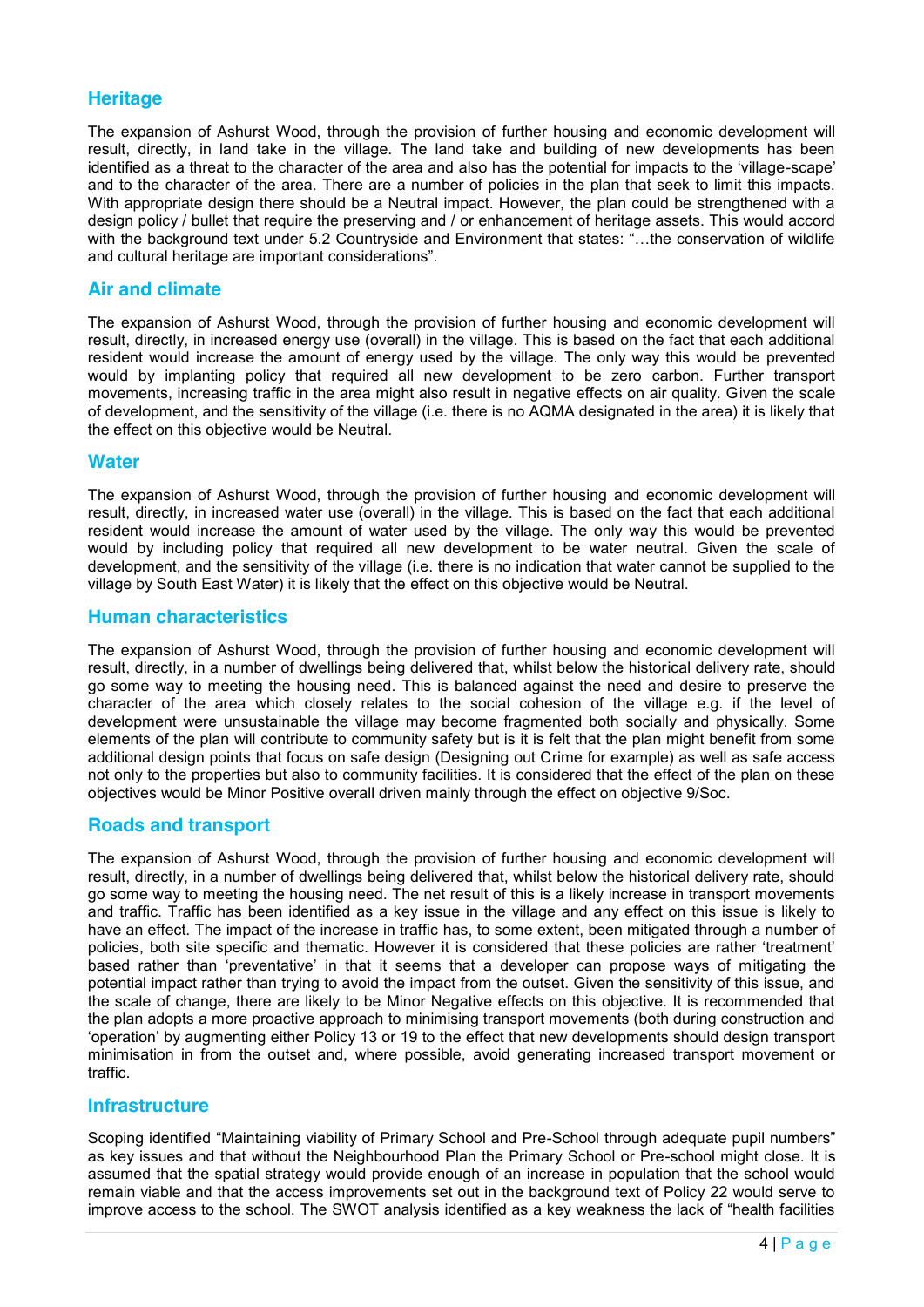e.g. doctors surgery" in the area. There is mention of the provision of health services ( the "Establishment of a satellite GP surgery within the village") in the plan. It is likely that the effects on this objective would be Minor Positive.

#### **Economic characteristics**

The plan itself does not appear to be 'pro' economic development. As identified in the plan, and in the NPPF, Neighbourhood Plans should support a strong rural economy by promoting the retention and sustainable growth of local business and enterprise. There is a clear link between housing provision and providing jobs for those residents. Admittedly this is not necessarily a 1:1 ratio and in Ashurst Wood a significant number of residents are employed outside of Ashurst Wood. Nonetheless there needs to be some reconciliation between the provision of new homes and the provision of additional jobs. Given the constraints to the Ivy Dene Lane Industrial Estate that limit the gross floorspace, thought should be given to alternative business uses that generate either a larger number of jobs, jobs that are high in terms of output or jobs that the village aspires to develop to encourage economic growth and insure flexibility for the rural economy in the village. It is considered that at this stage the effect of the plan is likely to be Minor Negative on this objective.

### *WHAT ARE THE NEXT STEPS?*

Subsequent to consultation on the draft ('pre-submission) plan and SA Report the main issues raised will be identified and addressed by the Parish Council. Once the plan has been finalised it will then be submitted to the District Council alongside a 'Consultation Statement' that describes issues or concerns raised through the Pre-submission Plan / SA Report consultation and how these have been addressed. The District Council will then 'publicise' the Proposed Plan so that stakeholders can make representations that may then be considered at Examination.

Eventually, if and when the plan is 'made' (i.e. adopted) by the District Council, an 'SA Statement' will need to be published alongside the final plan that presents:

- An explanation of the plan-making / SA process all the way up to the point of plan finalisation; and
- measures decided concerning monitoring.

At the current stage – i.e. in the SA Report - there is a need to present 'a description of the measures *envisaged* concerning monitoring' only. In light of the appraisal findings presented in this report, it is suggested that monitoring might focus on: traffic monitoring (both traffic counts and emissions); health provision; and economic growth.